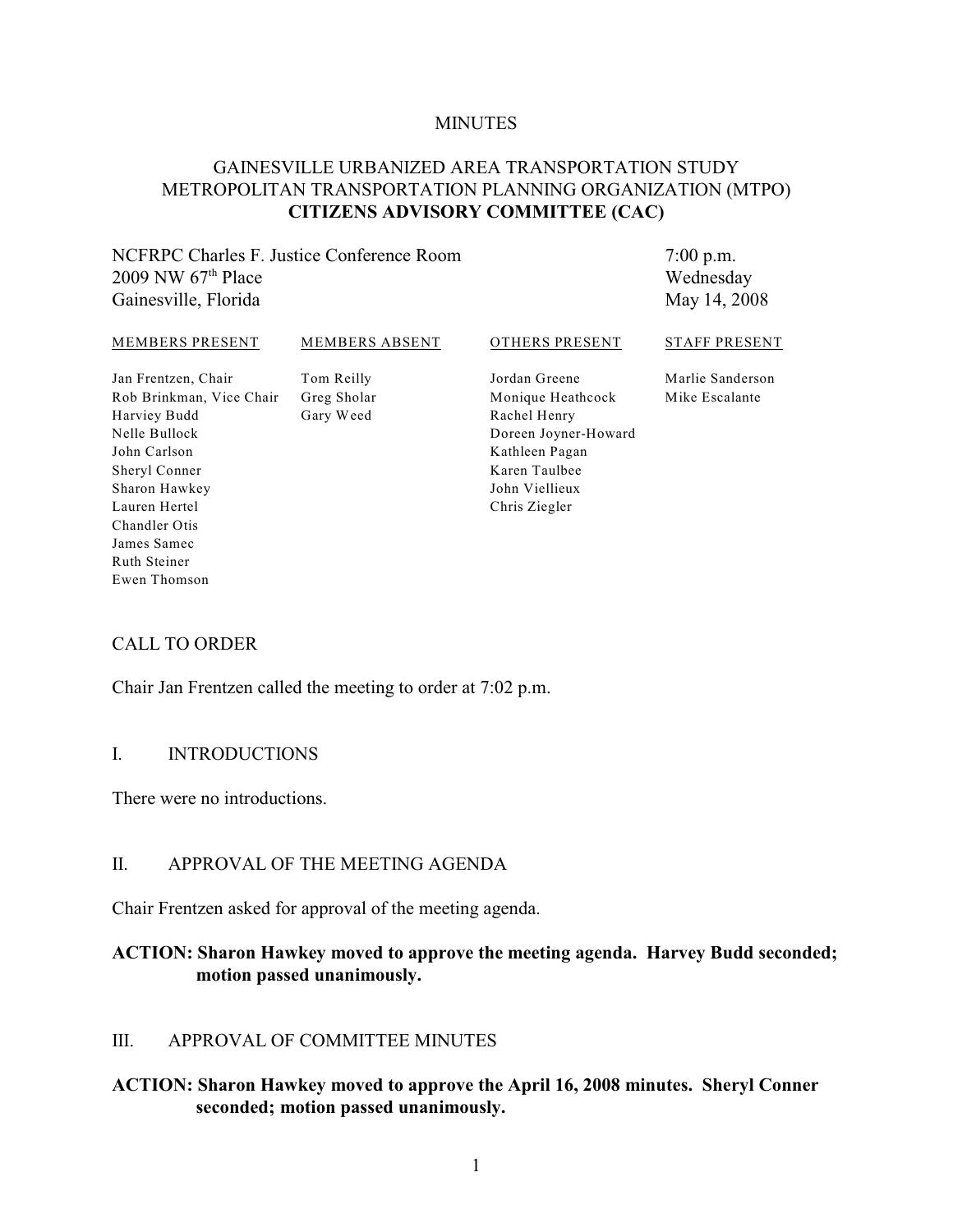# IV. CHAIRMAN'S REPORT

Mr. Michael Escalante, MTPO Senior Planner, announced that the next MTPO meeting is scheduled for May  $29<sup>th</sup>$  at 6:00 p.m. in the Jack Durrance Auditorium. He said that the CAC's next meeting is scheduled for May  $28<sup>th</sup>$ .

# V. AIRPORT ACCESS ROAD- 60 PERCENT PLANS

Mr. Escalante stated that Airport Access Road 60 Percent Design Plans have been submitted for review and comment. He noted that the Airport Access Road Project is receiving federal funds and will need the approval of the MTPO. He reported the Bicycle/Pedestrian Advisory Board recommendations. He recommended approval of the Airport Access Road 60 Percent Design Plans.

Ms. Rachel Henry, RW Armstrong Senior Engineer, discussed the Airport Access Road 60 Percent Design Plans and answered questions. She noted that:

- 1. the recommendation to have the pavement width for the curb-and-gutter cross-section be the same as the swale cross-section was considered and rejected due to project cost limitations;
- 2. the crosswalk would be straight across the roadway where the existing trail is located;
- 3. there is no landscaping in Phase 1, the design plans would attempt to save as may existing shade trees as possible and that shade trees would be considered for the Airport Access Road medians in the landscaping plans;
- 4. the project includes two drainage basins; and
- 5. the offstreet bicycle/pedestrian trail would be built in Phase 2 of the project.

**ACTION: Ruth Steiner moved to recommend that the MTPO approve the Gainesville Regional Airport Entrance Road 60 Percent Design Plans revised:**

- **1. to show bicycle and pedestrian facilities in Phase 1; and**
- **2. to provide safety features to slow all traffic at the intersection, such as rumble strips, in the automobile approaches to the intersection and appropriate devices for the bicycle/pedestrian trail approaches to the intersection.**

**Sharon Hawkey seconded; motion passed unanimously.**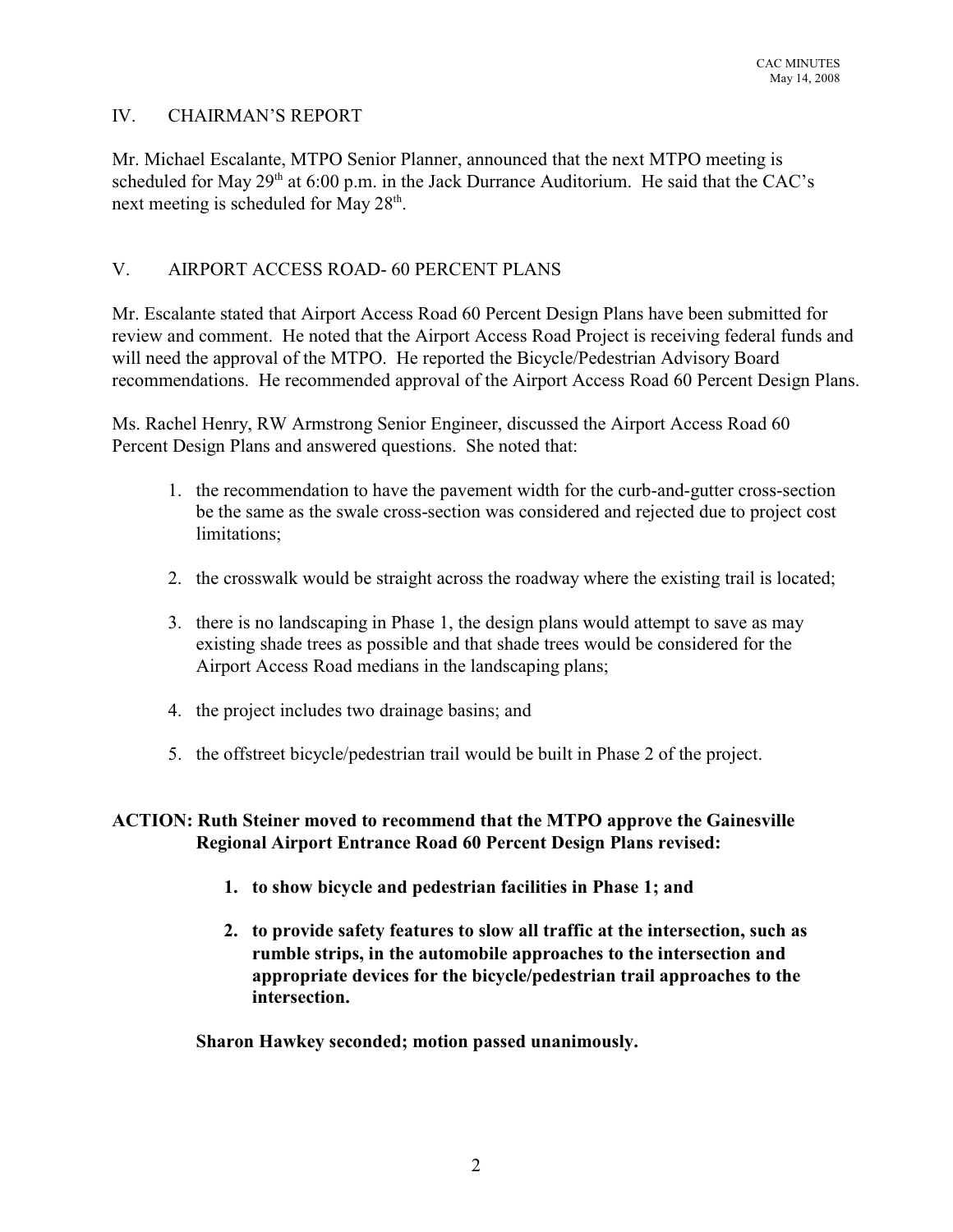# VI. DEPOT AVENUE SECTION 3- 60 PERCENT PLANS

Mr. Marlie Sanderson, MTPO Director of Transportation Planning, stated that the City has requested review comments from the Design Team. He discussed previous plans presented to the Design Team. He discussed the Depot Avenue Reconstruction Section 3 Construction Document 60 Percent Plans and answered questions. He noted that these plans may be modified to bifurcated the project at SE  $2<sup>nd</sup>$  Street in order to address soil cleanup.

Mr. John Viellieux, Gainesville Traffic Engineer, discussed the Depot Avenue Reconstruction Section 3 Construction Document 60 Percent Plans and answered questions.

# **ACTION: Ruth Steiner moved to recommend that the MTPO approve the Depot Avenue Reconstruction Section 3 Construction Document 60 Percent Plans, with the trees on the north side being retained or mitigated within this section between Main** Street and SE 7<sup>th</sup> Street. Harvey Budd seconded; motion passed unanimously.

# VII. INTERSTATE 75 MASTER PLAN

Mr. Sanderson stated that Florida Department of Transportation staff requested an opportunity to discuss the Interstate 75 Master Plan update.

Mr. Jordan Green, FDOT District 2 Rural Area Transportation Development Engineer, announced that there would be public meetings on June  $12<sup>th</sup>$  in the FDOT District 2 Office in Lake City and at the Best Western Gateway Grand on June 19<sup>th</sup> in Gainesville. He said that the doors would open at 4:30 p.m. and formal comments taken beginning at 6:00 p.m. He discussed the Interstate 75 Master Plan update and answered questions.

# VIII. ENHANCEMENT APPLICATIONS

Mr. Sanderson stated that June  $1<sup>st</sup>$  was the deadline for submitting Enhancement Project applications. He said that the City of Gainesville is submitting an application for the NW  $34<sup>th</sup>$ Street Sidewalk Project. He noted that due the cost of the Archer Road Rail/Trail that there was no need to submit any new applications beyond the NW 34<sup>th</sup> Street Sidewalk Project at this time. He reported the MTPO staff recommendation and answered questions.

# **ACTION: Rob Brinkman moved to recommend that the MTPO:**

- **1. approve Table 1 Enhancement Priorities revised to reverse priority number 1 (NW 34<sup>th</sup> Street sidewalk) and priority number 2 (NW 8<sup>th</sup> Avenue sidewalk); and**
- **2. approve and submit the State Road 121 (NW 34<sup>th</sup> Street) sidewalk enhancement application this year.**

**Sharon Hawkey seconded; motion passed 9 to 1.**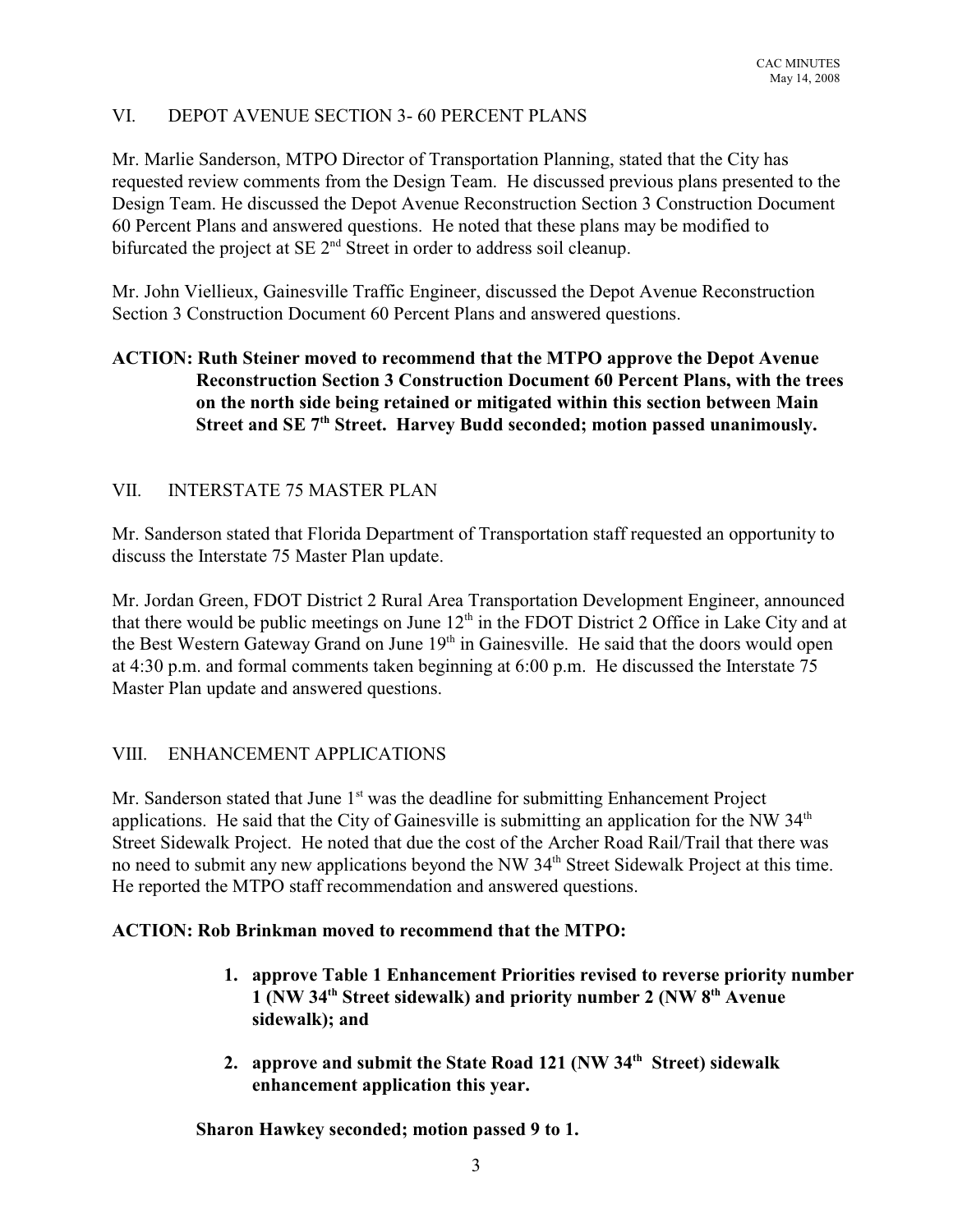# IX. TRANSPORTATION IMPROVEMENT PROGRAM

Mr. Sanderson stated that the TIP is the most important document that is approved annually by the MTPO. He said that the TIP is a staged implementation program of transportation projects consistent, to the maximum extent feasible, with adopted comprehensive plans of Alachua County and the City of Gainesville. He added that, in order for Federal transportation funds to be spent in the Gainesville Metropolitan Area, they must be approved by the MTPO and included in this report. He noted that this year's document authorizes about \$9.8 million in Federal funds for projects within the Gainesville Metropolitan Area over the next fiscal year.

# **ACTION: Sharon Hawkey moved to recommend that the MTPO approve the Fiscal Years 2008/2009 - 2012/2013 Transportation Improvement Program with any necessary administrative changes. Chandler Otis seconded; motion passed unanimously.**

# X. UNFUNDED PROJECT PRIORITIES- B. MTPO LIST OF PRIORITY PROJECTS

Mr. Sanderson stated that, each year, the MTPO develops recommended transportation priorities for projects that are needed but not currently funded. He said that this information is used by FDOT each fall to develop its Tentative Five Year Work Program. He added that, by Florida Statute, the MTPO's "List of Priority Projects" must be submitted to FDOT by October 1, 2007. He noted that FDOT staff has asked for the MTPO's Fiscal Years 2009/2010 - 2013/2014 List of Priority Projects as soon as possible so that it may begin development of its Tentative Five Year Work Program. He reported that the draft Fiscal Years 2009/2010 - 2013/2014 List of Priority Projects includes the recommendations from the Alachua County/Gainesville Regional Airport Authority Director, Alachua County Traffic Safety Team, Alachua County Transportation Disadvantaged Coordinating Board, Bicycle/Pedestrian Advisory Board, Regional Transit System staff, City of Gainesville and Alachua County Public Works Department staffs and MTPO staff.

Mr. Sanderson noted that the CAC has already acted on the Enhancement Priorities. He discussed Landscaping Priorities and answered questions. He noted that after the draft Landscaping Project Priorities were developed, FDOT staff informed MTPO staff that State Landscaping Funds are limited to the State Highway System (SHS). He presented the MTPO staff recommendation for SHS Landscaping Project and answered questions.

# **ACTION: Sharon Hawkey moved to recommend that the MTPO approve Table 2 Landscaping Priorities. Ruth Steiner seconded; motion passed 9 to 1.**

Mr. Sanderson discussed Project, Development and Environment (PD&E) Priorities and answered questions.

# **ACTION: Sharon Hawkey moved to recommend that the MTPO approve Table 3 Project Development and Environment Priorities. Rob Brinkman seconded; motion passed unanimously.**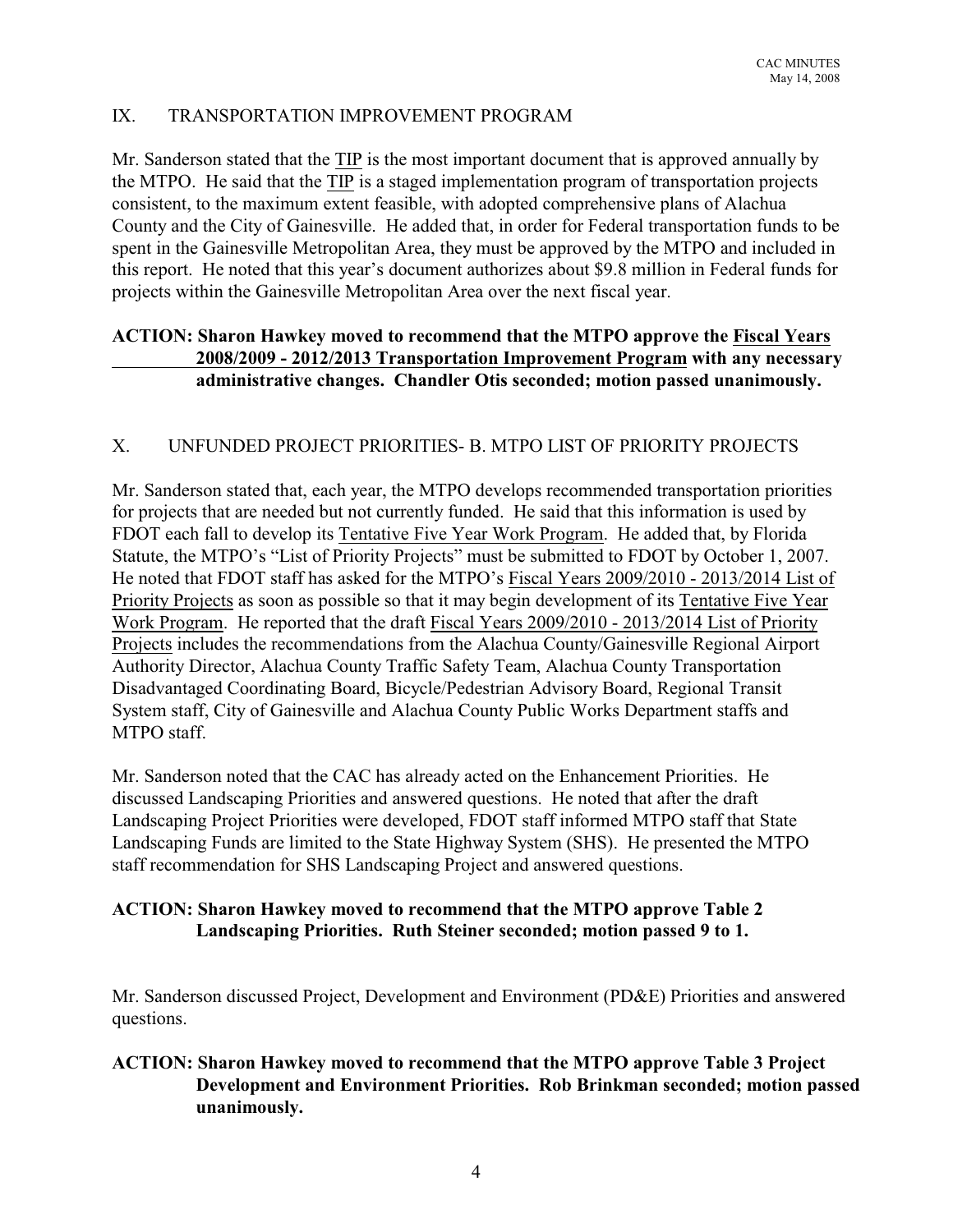Mr. Sanderson discussed Public Transportation Priorities and answered questions.

# **ACTION: Rob Brinkman moved to recommend that the MTPO approve Table 4 Public Transportation Priorities revised to place priority number 6 in front of priority number 5. Ruth Steiner seconded; motion passed 7 to 3.**

Mr. Sanderson discussed Right-Of-Way Priorities and answered questions.

### **ACTION: Sharon Hawkey moved to recommend that the MTPO approve Table 5 Right-Of-Way Priorities. James Samec seconded; motion passed unanimously.**

Mr. Sanderson discussed Safe Routes to School Priorities and answered questions.

# **ACTION: Sharon Hawkey moved to recommend that the MTPO approve Table 6 Safe Routes to School Priorities. Sheryl Conner seconded; motion passed unanimously.**

Mr. Sanderson discussed Safety Priorities and answered questions.

## **ACTION: Rob Brinkman moved to recommend that the MTPO approve Table 7 Safety Priorities. Sheryl Conner seconded; motion passed unanimously.**

Mr. Sanderson discussed Strategic Intermodal System Priorities and answered questions.

# **ACTION: Ruth Steiner moved to recommend that the MTPO approve Table 8 Strategic Intermodal System Priorities. Sheryl Conner seconded; motion passed unanimously.**

Mr. Sanderson discussed Surface Transportation Program (STP) Priorities and answered questions.

## **ACTION: Sharon Hawkey moved to recommend that the MTPO approve Table 9 Surface Transportation Program (STP) Priorities. Ruth Steiner seconded; motion passed unanimously.**

Mr. Sanderson discussed Traffic Operations Priorities- State Highway System (SHS) Only and answered questions.

## **ACTION: Ruth Steiner moved to recommend that the MTPO approve Table 10 Traffic Operations Priorities- State Highway System (SHS) Only. Sheryl Conner seconded; motion passed unanimously.**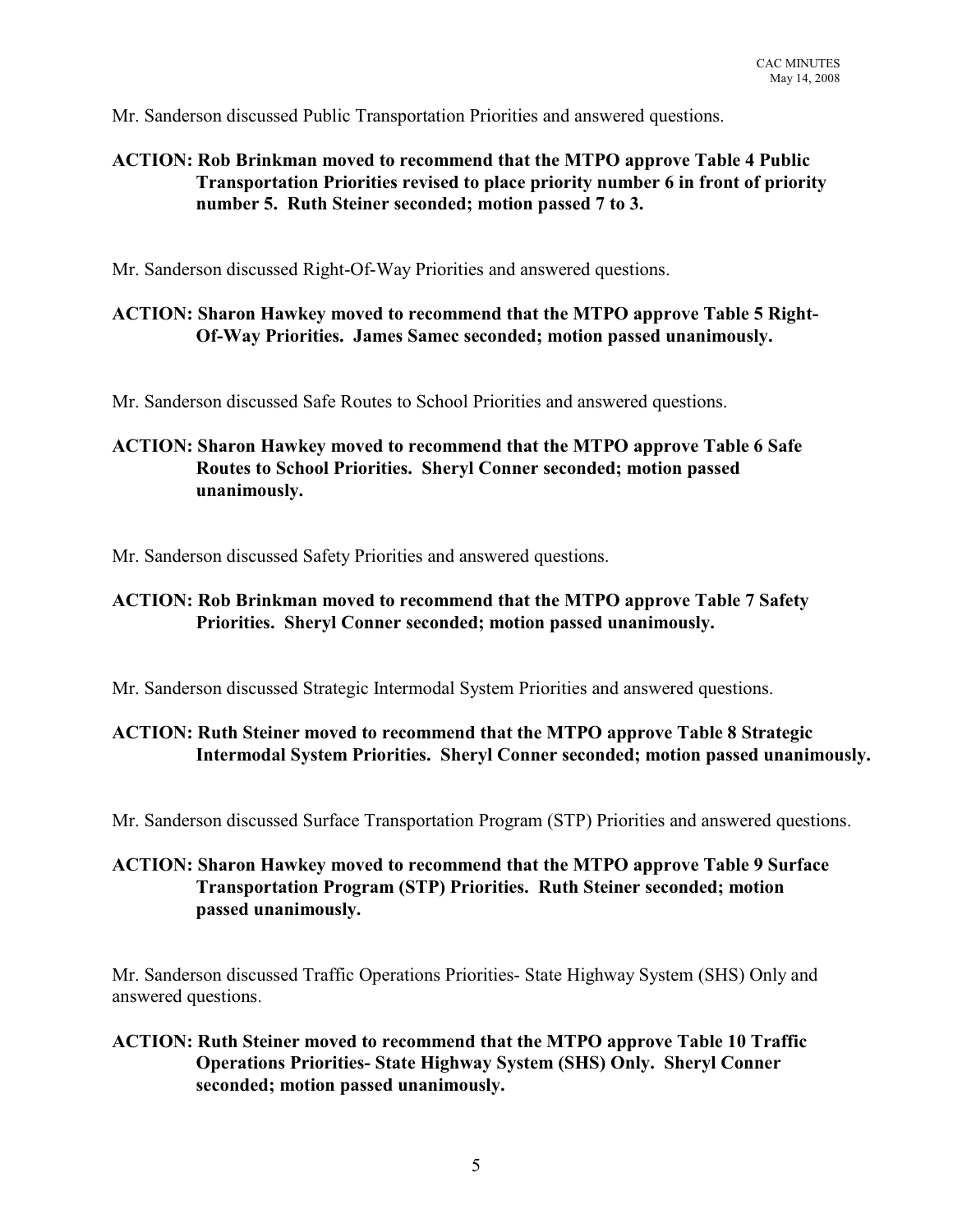Mr. Sanderson discussed Transit Corridor Development Priorities and answered questions.

# **ACTION: Rob Brinkman moved to recommend that the MTPO approve Table 11 Transit Corridor Development Priorities. Ruth Steiner seconded; motion passed 9 to 1.**

Mr. Sanderson discussed Transportation Disadvantaged Priorities- Transportation Disadvantaged Trust Funds and answered questions.

# **ACTION: Sharon Hawkey moved to recommend that the MTPO approve Table 12 Transportation Disadvantaged Priorities- Transportation Disadvantaged Trust Funds. Nelle Bullock seconded; motion passed unanimously.**

Mr. Sanderson discussed Transportation Disadvantaged Priorities- Federal Transit Administration Section 5311- Nonurbanized Area Formula and answered questions.

# **ACTION: Sheryl Conner moved to recommend that the MTPO approve Table 13 Transportation Disadvantaged Priorities- Federal Transit Administration Section 5311- Nonurbanized Area Formula. Sharon Hawkey seconded; motion passed unanimously.**

Mr. Sanderson discussed Transportation Disadvantaged Priorities- Federal Transit Administration Section 5316- Job Access and Reverse Commute Priorities and Transportation Disadvantaged Priorities- Federal Transit Administration Section 5317- New Freedom Program and answered questions.

### **ACTION: Ruth Steiner moved to recommend that the MTPO approve:**

- **1. Table 14 Transportation Disadvantaged Priorities- Federal Transit Administration Section 5316- Job Access and Reverse Commute; and**
- **2. Table 15 Transportation Disadvantaged Priorities- Federal Transit Administration Section 5317- New Freedom Program.**

### **Ewen Thompson seconded; motion passed unanimously.**

Mr. Sanderson discussed Transportation Regional Incentive Program (TRIP) Priorities and answered questions.

## **ACTION: Ruth Steiner moved to recommend that the MTPO approve Table 16 Transportation Regional Incentive Program (TRIP) Priorities. Sharon Hawkey seconded; motion 6 to 4.**